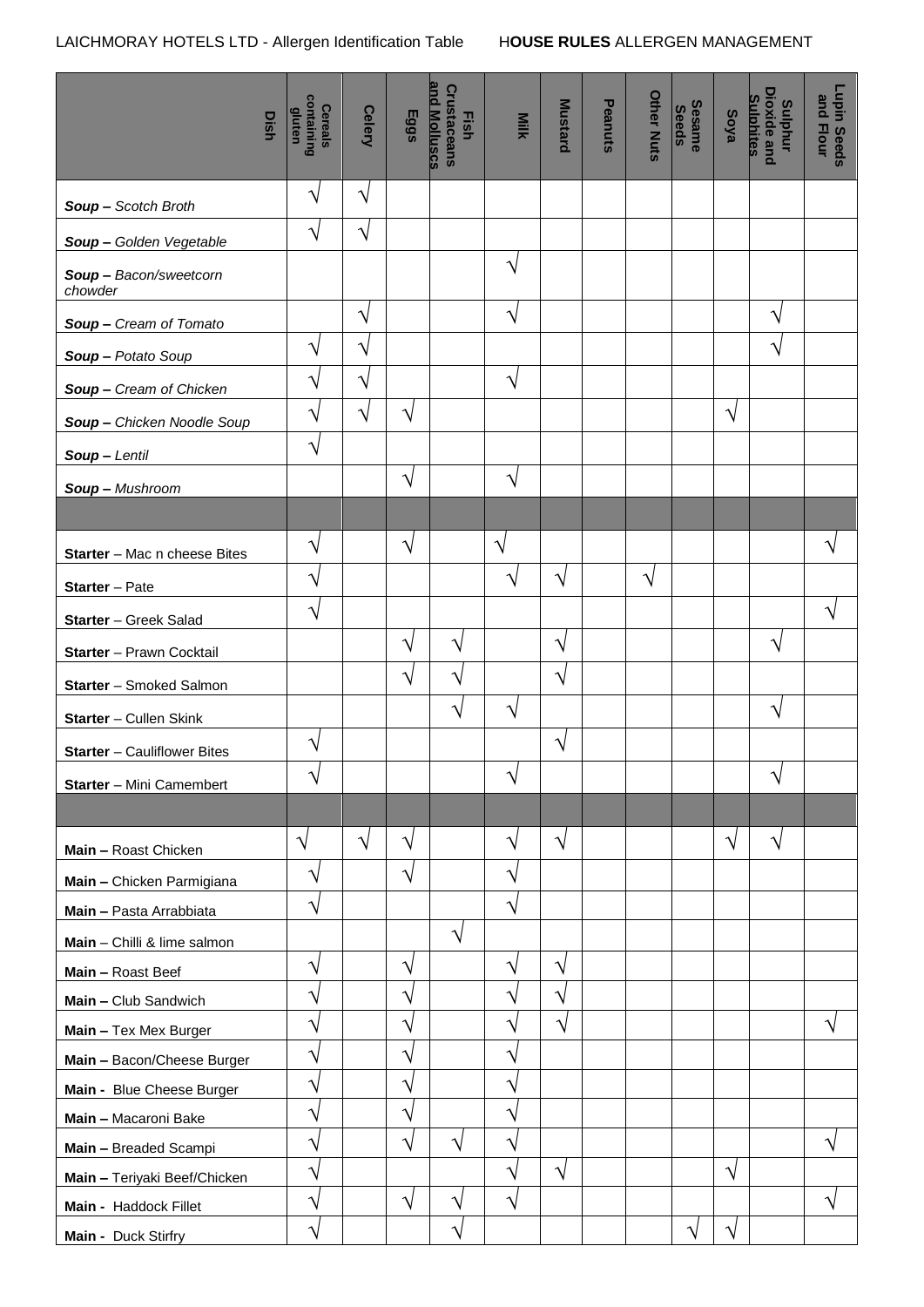| Dish                             | containing<br>Cereals<br>gluten | Celery    | Eggs      | and Molluscs<br>Crustaceans<br>Eish | Milk      | <b>Mustard</b>     | Peanuts | <b>Other Nuts</b> | Sesame<br>Seeds | Soya          | <b>Dioxide and</b><br><b>Sulphites</b><br>Sulphur | Lupin Seeds<br>and Flour |
|----------------------------------|---------------------------------|-----------|-----------|-------------------------------------|-----------|--------------------|---------|-------------------|-----------------|---------------|---------------------------------------------------|--------------------------|
| Main - Cajun Chicken             | V                               |           |           |                                     | $\sqrt{}$ |                    |         |                   |                 | $\sqrt{}$     |                                                   |                          |
| Main - Tempura Monkfish          | V                               |           |           |                                     |           |                    |         |                   |                 |               |                                                   |                          |
| Main - Chicken Mangalore Curry   |                                 |           |           |                                     |           | V                  |         |                   |                 |               |                                                   |                          |
| Main - Monkfish Mangalore Curry  |                                 |           |           |                                     |           |                    |         |                   |                 |               |                                                   |                          |
| Main - Gammon Platter            |                                 |           | $\sqrt{}$ |                                     |           |                    |         |                   |                 |               | V                                                 |                          |
| Main - Chicken Platter           |                                 |           | ٦         |                                     |           |                    |         |                   |                 |               | ٦                                                 |                          |
| Main - Salmon Platter            |                                 |           | ٦         | V                                   |           | V                  |         |                   |                 |               | ٦                                                 |                          |
| Main - Beef Platter              |                                 |           | V         |                                     |           | V                  |         |                   |                 |               | ٦                                                 |                          |
| Main - Prawn Platter             |                                 |           | V         | N                                   |           | ٦                  |         |                   |                 |               | ٦                                                 |                          |
| Main - Cheese Salad              |                                 |           | V         |                                     | N         | ٦                  |         |                   |                 |               | ٦                                                 |                          |
|                                  |                                 |           |           |                                     |           |                    |         |                   |                 |               |                                                   |                          |
| Lunch- Baked Potato (Cajun veg)  | $\sqrt{}$                       |           | $\sqrt{}$ |                                     | $\sqrt{}$ | ٦                  |         |                   |                 | $\mathcal{N}$ | V                                                 |                          |
| Lunch-Baked Potato (Cheese)      |                                 |           | V         |                                     | Ń         | V                  |         |                   |                 |               |                                                   |                          |
| Lunch- Baked Potato (Prawn)      |                                 |           | ٦         |                                     |           | $\mathbf{\hat{v}}$ |         |                   |                 |               |                                                   |                          |
| Lunch- Baked Potato (Haddock)    | $\sqrt{}$                       |           |           | J                                   | ٦         |                    |         |                   |                 |               | N                                                 |                          |
| Lunch- Baked Potato (tuna Mayo)  |                                 |           |           | N                                   | Î         |                    |         |                   |                 |               |                                                   |                          |
| Lunch - panini brie & bacon      | V                               |           |           |                                     | Ń         |                    |         |                   |                 |               |                                                   |                          |
| Lunch - panini chic cheese jalap | V                               |           | $\sqrt{}$ |                                     | N         |                    |         |                   |                 |               |                                                   |                          |
| Lunch - panini vegan cheese      | $\sqrt{}$                       |           |           |                                     |           |                    |         |                   |                 |               |                                                   | ٦                        |
|                                  |                                 |           |           |                                     |           |                    |         |                   |                 |               |                                                   |                          |
| Sides - Garlic Mushrooms         |                                 |           |           |                                     | $\sqrt{}$ |                    |         |                   |                 |               | $\mathcal{N}$                                     |                          |
| Sides - Sweet Potato Fries       |                                 | $\sqrt{}$ |           |                                     |           |                    |         |                   |                 |               |                                                   | $\sqrt{}$                |
| Sides - Coleslaw                 |                                 |           | $\sqrt{}$ |                                     |           | V                  |         |                   |                 |               |                                                   |                          |
| Sides - Side Salad               |                                 |           | ٦         |                                     |           |                    |         |                   |                 |               |                                                   |                          |
| Sides - Port & Red wine sauce    | $\sqrt{}$                       | V         |           |                                     |           |                    |         |                   |                 |               |                                                   |                          |
| Sides - Diane Sauce              | V                               | ٦         |           | $\sqrt{}$                           | V         |                    |         |                   |                 |               |                                                   |                          |
| Sides - Peppered Sauce           | V                               | ٦         |           |                                     | V         | V                  |         |                   |                 |               |                                                   |                          |
| Sides - Blue cheese sauce        | V                               | ٦         |           |                                     | ٦         |                    |         |                   |                 |               |                                                   | V                        |
| Sides - Garlic Butter            |                                 |           |           |                                     | ٦         |                    |         |                   |                 |               |                                                   |                          |
|                                  |                                 |           |           |                                     |           |                    |         |                   |                 |               |                                                   |                          |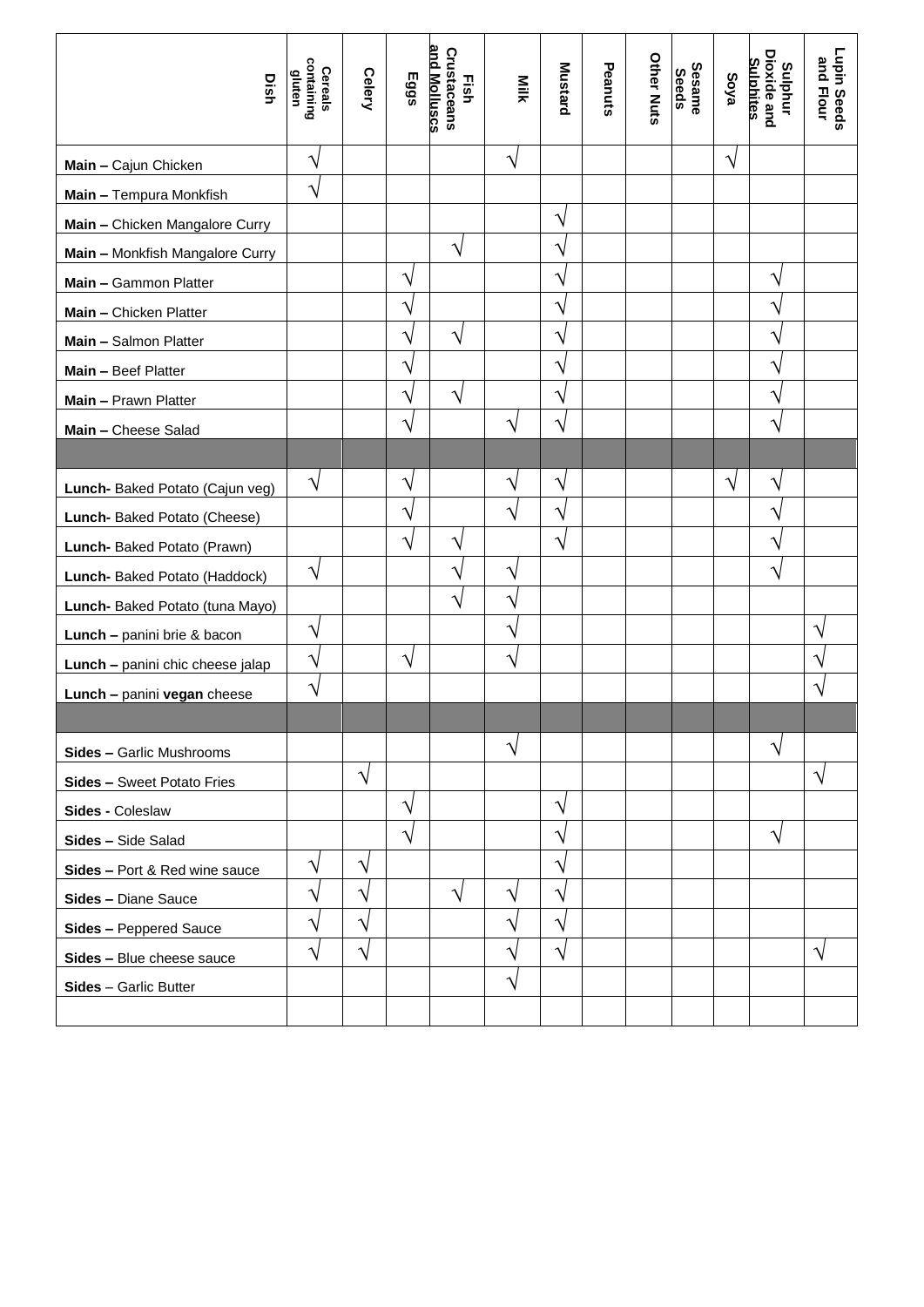| Dish                                   | containing<br>Cereals<br>dluten | Celery | Eggs          | and Molluscs<br>Crustaceans<br>Eish | Milk      | <b>Mustard</b> | Peanuts | <b>Other Nuts</b> | Sesame<br>Seeds | Soya      | Dioxide and<br>Sulphites<br>Sulphur | Lupin Seeds<br>and Flour |
|----------------------------------------|---------------------------------|--------|---------------|-------------------------------------|-----------|----------------|---------|-------------------|-----------------|-----------|-------------------------------------|--------------------------|
| KIDS - Tomato Soup                     |                                 |        |               |                                     | $\sqrt{}$ |                |         |                   |                 |           |                                     |                          |
| KIDS - Melon Balls                     |                                 |        |               |                                     |           |                |         |                   |                 |           |                                     |                          |
| KIDS - Sausages & Chips                | $\sqrt{}$                       |        |               |                                     |           |                |         |                   |                 |           |                                     | V                        |
| <b>KIDS - Chicken Strips</b>           | V                               |        |               |                                     |           |                |         |                   |                 |           |                                     | ٦                        |
| KIDS - Mini Pizza                      | V                               |        |               |                                     | $\sqrt{}$ |                |         |                   |                 |           |                                     | V                        |
| <b>KIDS - Cheesy Pasta</b>             | V                               |        | V             |                                     | V         |                |         |                   |                 |           |                                     | V                        |
| KIDS - Mini Fish                       | $\mathcal{N}$                   |        | $\mathcal{N}$ | ٦                                   | N         |                |         |                   |                 |           |                                     | N                        |
| KIDS - Raspberry Sponge                | $\sqrt{}$                       |        | $\sqrt{}$     |                                     | N         |                |         | N                 |                 |           |                                     |                          |
| KIDS - Jelly & icecream                |                                 |        |               |                                     | $\sqrt{}$ |                |         |                   |                 |           |                                     |                          |
|                                        |                                 |        |               |                                     |           |                |         |                   |                 |           |                                     |                          |
| High Tea - Liver & Bacon               |                                 |        |               |                                     |           |                |         |                   |                 |           |                                     |                          |
| High Tea - Macaroni Bake               | $\sqrt{}$                       |        | $\sqrt{}$     |                                     | $\gamma$  | $\gamma$       |         |                   |                 |           |                                     | ٦                        |
| High Tea - Gammon Steak                |                                 |        |               |                                     |           |                |         |                   |                 |           |                                     |                          |
| High Tea - Sausage, bacon etc          | $\sqrt{}$                       |        | $\sqrt{}$     |                                     |           |                |         |                   |                 |           |                                     | N                        |
| High Tea - Smoked Haddock              |                                 |        | $\mathcal{N}$ | <sup>1</sup>                        | $\sqrt{}$ |                |         |                   |                 |           |                                     |                          |
|                                        |                                 |        |               |                                     |           |                |         |                   |                 |           |                                     |                          |
| Desserts- caramel profiteroles         | $\sqrt{}$                       |        | $\sqrt{}$     |                                     | $\sqrt{}$ |                |         |                   |                 |           |                                     | ٦                        |
| Desserts- sorbet Duo                   |                                 |        |               |                                     |           |                |         |                   |                 |           |                                     |                          |
| Desserts- gingerpear sponge            | V                               |        | $\sqrt{}$     |                                     |           |                |         |                   |                 |           |                                     |                          |
| <b>Desserts-</b> Sticky toffee pudding | V                               |        | V             |                                     | V         |                |         |                   |                 |           |                                     |                          |
| Desserts- vegan sticky toffee          | $\sqrt{}$                       |        |               |                                     |           |                |         |                   |                 | $\sqrt{}$ |                                     | ٦                        |
| Desserts- Cheesecake GF                |                                 |        |               |                                     | V         |                |         |                   |                 |           |                                     |                          |
| <b>Desserts-</b> brownie Sunday        | $\sqrt{}$                       |        | $\sqrt{}$     |                                     | ٦         |                |         |                   |                 |           |                                     | V                        |
| Desserts- Ice-cream selection          |                                 |        |               |                                     | V         |                |         |                   |                 |           |                                     |                          |
| Desserts- Cheeseboard                  | $\sqrt{}$                       |        |               |                                     | ٦         |                |         |                   | $\sqrt{}$       |           |                                     |                          |
| Desserts- pavlova                      |                                 |        | $\sqrt{}$     |                                     | ٦         |                |         |                   |                 |           |                                     |                          |